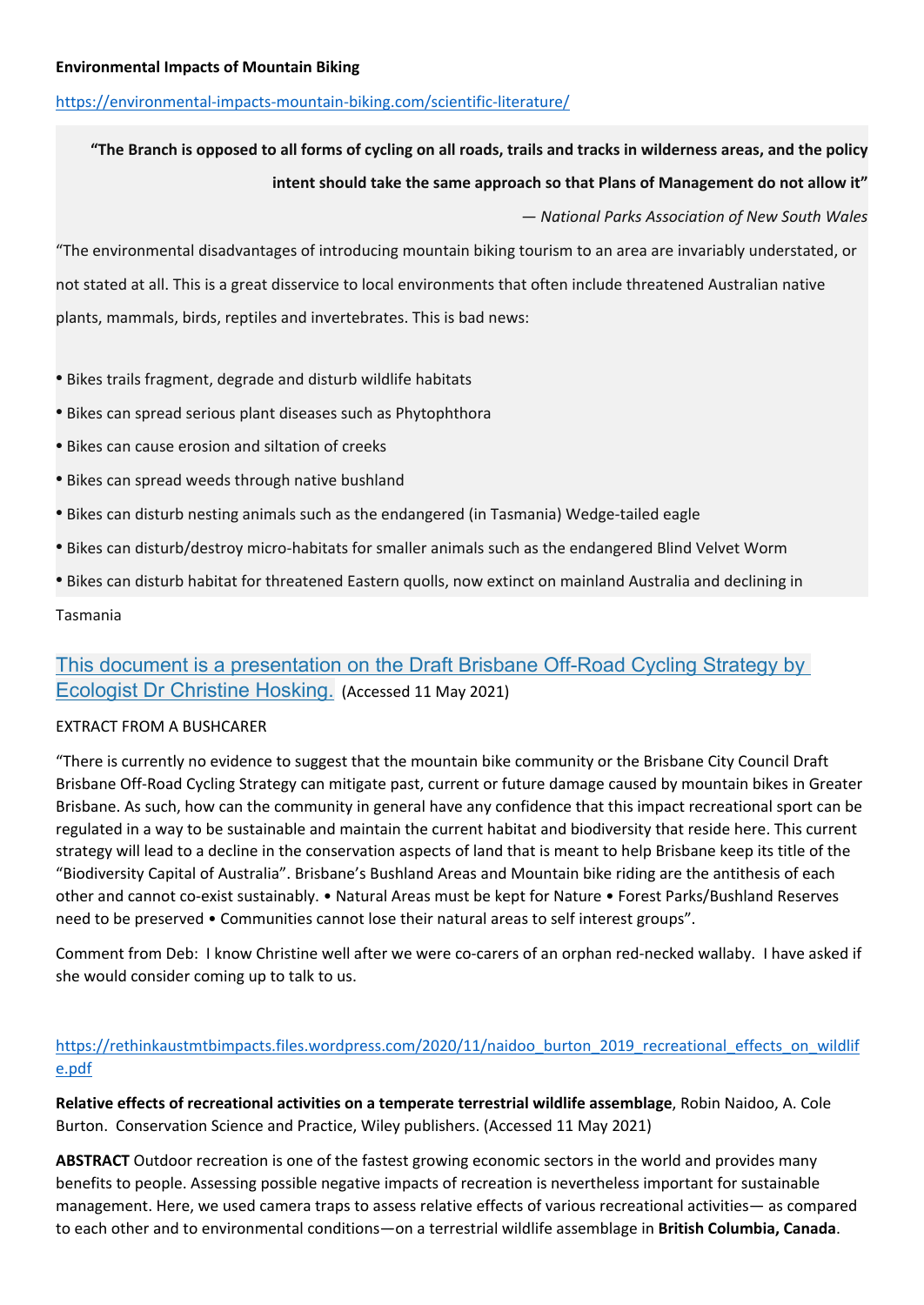Across 13 species, only two negative associations between recreational activities and wildlife detections were observed at weekly scales: mountain biking on moose and grizzly bears. However, *finer-scale analysis showed that all* species avoided humans on trails, with avoidance strongest for mountain biking and motorized vehicles. Our results imply that environmental factors generally shaped broad-scale patterns of wildlife use, but highlight that recreational activities also have detectable impacts. These impacts can be monitored using the same cameratrapping techniques that are commonly used to monitor wildlife assemblages.

https://rethinkaustmtbimpacts.files.wordpress.com/2019/03/pickering\_and\_norman\_2017\_impacts\_formal\_inform al trails.pdf

**Comparing impacts between formal and informal recreational trails** Catherine Marina Pickering, Patrick Norman. Environmental Futures Research Institute, Griffith School of Environment, Griffith University, Parklands Drive, Southport, Gold Coast, Queensland 4222, Australia. Journal of Environmental Management. journal homepage: www.elsevier.com/locate/jenvman (accessed 12 May 2021)

This article looks at edge-effect impacts from different trail surfaces. No conclusive evidence and more research needed.

https://rethinkaustmtbimpacts.files.wordpress.com/2019/03/watson-et-al.-2018-wilderness-values.pdf

**The exceptional value of intact forest ecosystems**, James E.M. Watson et al., in Nature Ecology & Evolution, **Perspective** https://doi.org/10.1038/s41559-018-0490-x

**ABSTRACT** As the terrestrial human footprint continues to expand, the amount of native forest that is free from significant damaging human activities is in precipitous decline. There is emerging evidence that the remaining intact forest supports an exceptional confluence of globally significant environmental values relative to degraded forests, including imperilled biodiversity, carbon sequestration and storage, water provision, indigenous culture and the maintenance of human health. Here we argue that maintaining and, where possible, restoring the integrity of dwindling intact forests is an urgent priority for current global efforts to halt the ongoing biodiversity crisis, slow rapid climate change and achieve sustainability goals. Retaining the integrity of intact forest ecosystems should be a central component of proactive global and national environmental strategies, alongside current efforts aimed at halting deforestation and promoting reforestation.

#### https://rethinkaustmtbimpacts.files.wordpress.com/2019/03/mtnbike\_submission\_nsw\_npa.pdf

## **National Parks and Wildlife Service Cycling Policy Review and Sustainable Mountain Biking Strategy. Submission by Clarence Valley Branch of the National Parks Association of NSW. (Accessed 12 May 2021)**

The context is different as Redwood is not a National Park, but comments are relevant. I found paragraph 5 that discusses "want" vs. "need" relevant to Redwood. Highlighted sections:

Provision of sustainable visitor use and enjoyment that is compatible with the conservation of the national park's natural and cultural values.

The Branch considers the activity of, and special provision for, mountain biking is inconsistent with the intent of the Act as outlined above, as well as in other sections.

Under the ROS concept, mountain biking is best suited for land tenures other than national parks, and where the construction for, and practice of, the activity is appropriate.

The Branch does not believe the word "need" should be used in the context of the proposed strategy recommendation. The most that can be said is that there is a "demand", or in the distinction that comes from economics, a "want". To pursue this line of thinking is to invite other inappropriate uses of national parks to be allowed, simply because the Service interprets "want" as "need". Examples of things that "need" to be done in national parks are pest control, visitor management that does not conflict with the conservation objectives, erosion control, and rehabilitation. People who want to bush-bash in 4WDs, take timber or wildflowers, hunt, take their dogs, and so on are not given the right to pursue their "want" in national parks.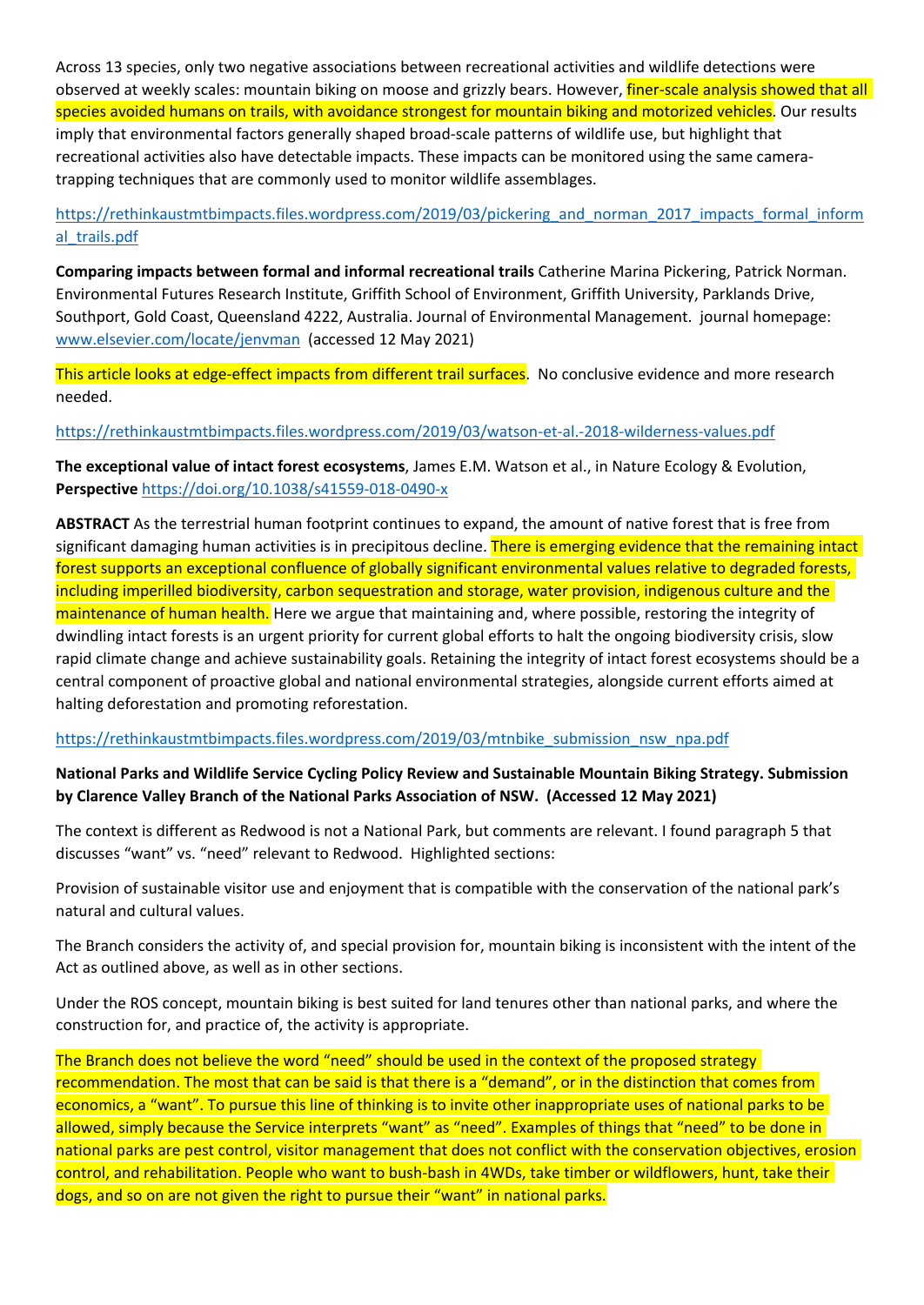The Branch is opposed to all forms of cycling on all roads, trails and tracks in wilderness areas, and the policy intent should take the same approach so that PoMs do not allow it. CVB concurs with the first point, that cycling is not permissible on tracks in wilderness areas and nature reserves.

It is clear from this submission that national parks are not suitable for the activity of mountain biking, nor for any special provision by way of use of existing tracks purpose-built tracks or technical features. Suitable sites must be found outside the national park system.

It is a case of caring for and enjoying the natural environment while keeping human impact to a minimum. Mountain biking and the extra impacts it would place on the environment, resources and long-term good management of the national park system is, of itself, unacceptable. And there are other places where the activity should be looking at, many of which could still provide the experience that practitioners seek.

https://rethinkaustmtbimpacts.files.wordpress.com/2019/03/pickering\_and\_hill\_2007\_impacts\_tourism\_on\_vegeta tion\_phytopthora\_pathogens.pdf

**Impacts of recreation and tourism on plant biodiversity and vegetation in protected areas in Australia**. Catherine Marina Pickering, Wendy Hill. Journal of Environmental Management 85 (2007) 791–800. (Accessed 12 May 2021)

**ABSTRACT** This paper reviews recent research into the impact of recreation and tourism in protected areas on plant biodiversity and vegetation communities in Australia. Despite the international significance of the Australian flora and increasing visitation to protected areas there has been limited research on recreational and tourism impacts in Australia. As overseas, there are obvious direct impacts of recreation and tourism such as clearing of vegetation for infrastructure or damage from trampling, horse riding, mountain biking and off-road vehicles. As well, there are less obvious but potentially more severe indirect impacts. This includes self-propagating impacts associated with the spread of some weeds from trails and roads. It also includes the severe impact on native vegetation, including many rare and threatened plants, from spread of the root rot fungus Phytopthora cinnamomi. This review highlights the need for more recreational ecology research in Australia.

#### https://rethinkaustmtbimpacts.files.wordpress.com/2019/07/coppes\_et\_al-2017\_outdoorrec\_wildlife\_impacts.pdf

**Outdoor recreation causes effective habitat reduction in capercaillie Tetrao urogallus : a major threat for geographically restricted populations.** Joy Coppes, Judith Ehrlacher, Rudi Suchant and Veronika Braunisch. Journal of Avian Biology 48: 001–012, 2017. (Accessed 12 May 2021)

This paper discusses the effects on Capercaille living in the Black Forest, south west Germany, from winter and summer outdoor activities. A conclusion is: "Based on our results we recommend a general reduction in recreation infrastructure density in key habitats, the establishment of undisturbed wildlife refuges with a diameter of at least 800 m, as well as enhancing visual protection by maintaining a strip of dense understory along trails." Although a different context, Black Breasted Button Quail would be similarly affected.

https://rethinkaustmtbimpacts.files.wordpress.com/2019/03/pickering\_and\_barros\_2015\_impacts\_subalpine\_mtn biking hiking.pdf

Using functional traits to assess the resistance of subalpine grassland to trampling by mountain biking and hiking.<br>Catherine Marina Pickering, Agustina Barros. Journal of Environmental Management (2015) (Accessed 12 May 2021).

**ABSTRACT** Functional traits reflect plant responses to disturbance, including from visitor impacts. The impacts of mountain biking and hiking on functional composition were compared using a common experimental protocol in a subalpine grassland in the Australian Alps. The overlapping cover of all species was recorded two weeks after different intensities of hiking (200 and 500 passes) and mountain biking (none, 25, 75, 200 and 500 passes). Species' functional trait data were combined with their relative cover to calculate community trait weighted means for plant height, leaf area, percentage leaf dry matter content and Specific Leaf Area (SLA). Species such as Poa fawcettiae with larger leaves and SLA but lower dry weight content of leaves were more resistant to use, with differences between bikers and hikers only apparent at the highest levels of use tested. This differs from some vegetation communities in Europe where plants with smaller leaves were more resistant to hiking. More research using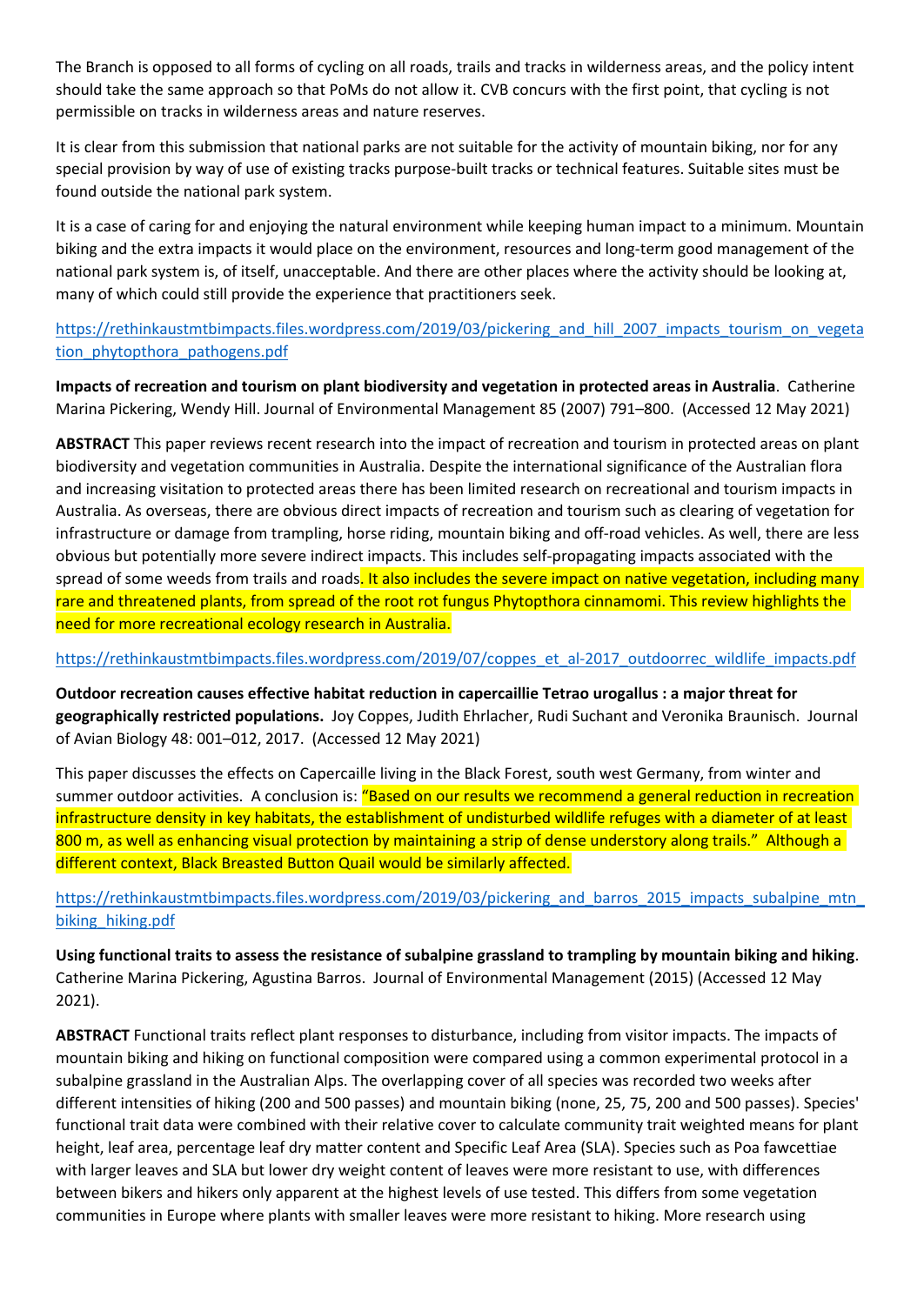functional traits may account for differences in species responses to trampling. Managers of conservation areas used for hiking and biking need to minimise off trail use by both user groups.

## https://rethinkaustmtbimpacts.files.wordpress.com/2019/07/impacts\_trampling\_2015.pdf

**Recreational trampling negatively impacts vegetation structure of an Australian biodiversity hotspot.** S. Mason, D. Newsome, S. Moore, R. Admiraal. Biodivers Conserv (2015) 24:2685–2707. (Accessed 12 May 2021).

This paper looks at the effects of trampling by Wildflower Tourists in Western Australia.

#### https://rethinkaustmtbimpacts.files.wordpress.com/2019/07/impacts\_trails\_2015.pdf

**The impacts of trail infrastructure on vegetation and soils: Current literature and future directions**. Mark Ballantyne, Catherine Marina Pickering. Journal of Environmental Management (2015)(Accessed 12 May 2021)

**ABSTRACT** Reflecting the popularity of nature-based activities such as hiking and mountain biking, there are thousands of kilometres of recreational trails worldwide traversing a range of natural areas. These trails have environmental impacts on soils and vegetation, but where has there been research, what impacts have been found and how were they measured? Using a systematic quantitative literature review methodology, we assessed the impacts of trails on vegetation and soils, highlighting what is known, but also key knowledge gaps. Of the 59 original research papers identified on this topic that have been published in English language peer-reviewed academic journals, most were for research conducted in protected areas (71%), with few from developing countries (17%) or threatened ecosystems (14%). The research is concentrated in a few habitats and biodiversity hotspots, mainly temperate woodland, alpine grassland and Mediterranean habitats, often in the USA (32%) or Australia (20%). Most examined formal trails, with just 15% examining informal trails and 11% assessing both types. Nearly all papers report the results of observational surveys (90%), collecting quantitative data (66%) with 24% using geographic information systems. There was an emphasis on assessing trail impacts at a local scale, either on the trail itself and/or over short gradients away from the trail edge. Many assessed changes in composition and to some degree, structure, of vegetation and soils with the most common impacts documented including reduced vegetation cover, changes in plant species composition, trail widening, soil loss and soil compaction. There were 14 papers assessing how these local impacts can accumulate at the landscape scale. Few papers assessed differences in impacts among trails (7 papers), changes in impacts over time (4), species-specific responses (3) and only one assessed effects on plant community functioning. This review provides evidence that there are key research gaps including assessing informal trails, comparing trail types, landscape and temporal scale impacts, functional responses and impacts on threatened ecosystems/species. A more diverse geographic spread of research is also required including in regions experiencing rapid growth in tourism and recreation.

Comment by Deb Ford: we need to do this in Jubilee Park.

https://rethinkaustmtbimpacts.files.wordpress.com/2019/07/debus\_etal\_seaeagle\_corella\_2014.pdf

**Response of White-bellied Sea-Eagles Haliaeetus leucogaster to encroaching human activities at nest sites.** S.J.S. Debus, G. Baker, D. Owner and B. Nottidge. Corella, 2014, 38(3): 53-62. (Accessed 12 May 2021).

This paper looks at the impact of development and other human activities on White-bellied Sea-Eagles in southeastern Australia.

The following is from The Powerful Owl Project website: https://birdlife.org.au/documents/Powerful\_Owl\_Project\_SEQ\_October\_2020\_report.pdf

"The Powerful Owl is listed as vulnerable in Queensland but we lack up to date information on where the owls are found, how big their population is, how that population is trending over time or what factors are related to breeding success. Powerful Owl are reliant on large patches of forest with trees from 100 to 500 years old (Kavanagh 1997, Loyn et al. 2001), and the loss of forest habitat is seen as the primary reason Powerful Owl populations have declined (Webster et al. 1999, NSW Scientific Committee 2008)." I have downloaded the 2020 Report.

https://rethinkaustmtbimpacts.files.wordpress.com/2020/02/decline\_eastern\_quoll\_tas\_fancourt\_etal\_2013.pdf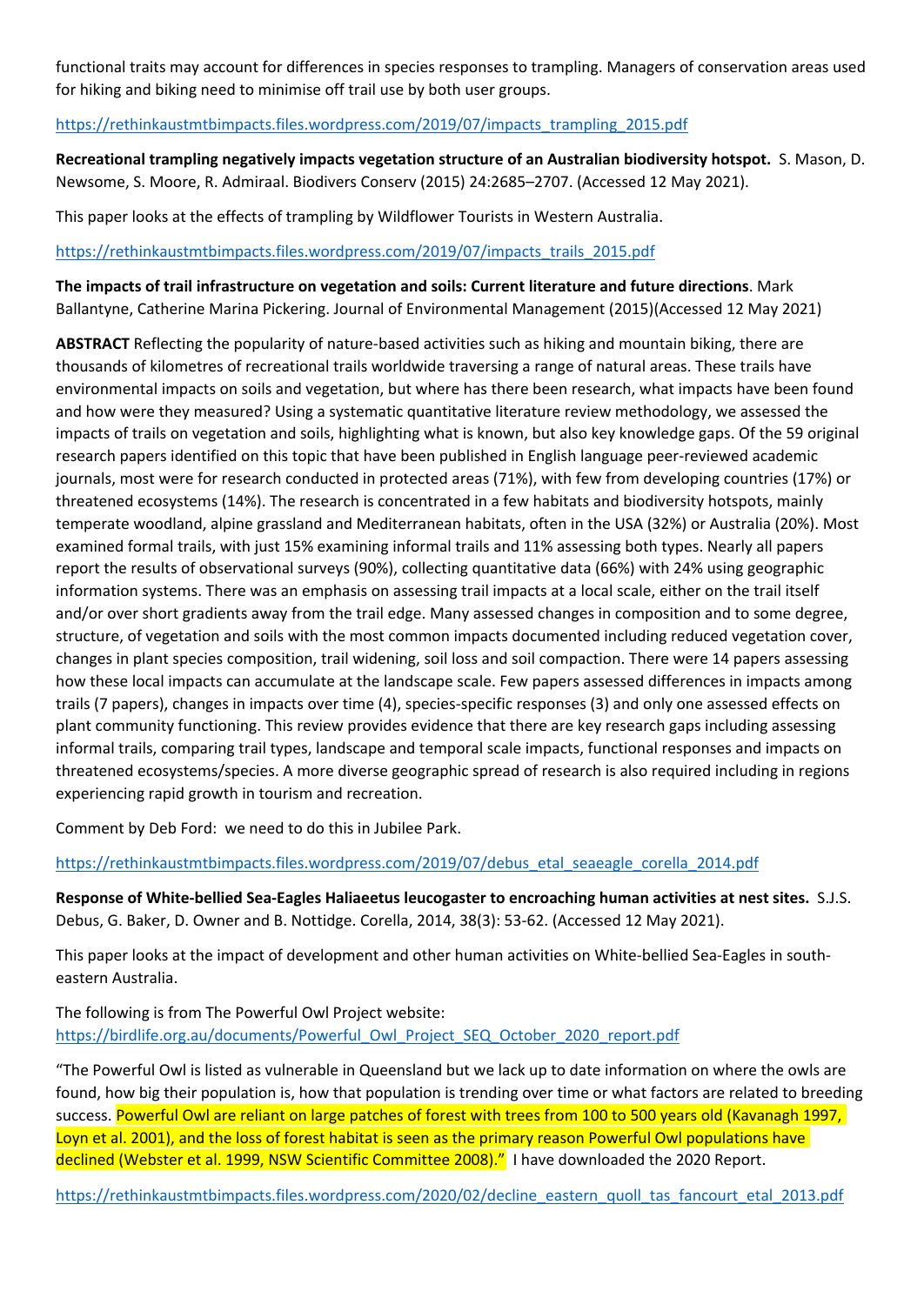**Evidence of rapid population decline of the eastern quoll (Dasyurus viverrinus) in Tasmania**. Bronwyn A. Fancourt, Clare E. Hawkins and Stewart C. Nicol. Australian Mammalogy, 2013, 35, 195–205. (Accessed 12 May 2021).

This paper discusses the decline of the eastern quoll but is inconclusive about the reasons, and MBT are not mentioned.

https://rethinkaustmtbimpacts.files.wordpress.com/2019/07/burgin\_hardiman\_2012\_mtnbiking\_wildlife\_disturban ce.pdf

**Is the evolving sport of mountain biking compatible with fauna conservation in national parks?** Shelley Bürgin and Nigel Hardiman. (Accessed 12 May 2021).

**ABSTRACT** Historically, most people have tended to visit national parks for 'rest, relaxation and reinvigoration', typically resulting in moderate ecological impacts. However, increasingly, recreation in natural areas is including 'adventure' sports. One such recreation/sport that now incorporates a range of forms, including adventure derivatives, is mountain biking. In the more extreme forms, riders use extensive trials, often with steep segments and natural or human-made obstacles demonstrate technical skills (e.g., balance, calculated risk-taking, excitement, speed). Appreciation of the natural environment is seldom, if ever, a reason for participation. In this paper we consider the potential for impact on the fauna of national parks. While there is a dearth of information on the impact of mountain biking, we conclude that park management needs to be strategic in their consideration of the issues associated with mountain biking or the outcome will be further degradation of natural areas and, at the least, loss of many animals if not major threats to populations.

https://rethinkaustmtbimpacts.files.wordpress.com/2019/03/pickering\_etal\_2010\_impacts\_on\_veg\_soils\_hiking\_mt nbiking\_horse.pdf

**Comparing hiking, mountain biking and horse riding impacts on vegetation and soils in Australia and the United States of America.** Catherine Marina Pickering, Wendy Hill, David Newsome, Yu-Fai Leung. Journal of Environmental Management (2009). (Accessed 12 May 2021).

**ABSTRACT** Hiking, horse riding and mountain biking are popular in protected areas in Australia and the United States of America. To help inform the often contentious deliberations about use of protected areas for these three types of activities, we review recreation ecology research in both countries. Many impacts on vegetation, soils and trails are similar for the three activities, although there can be differences in severity. **Impacts include damage to existing** trails, soil erosion, compaction and nutrification, changes in hydrology, trail widening, exposure of roots, rocks and bedrock. There can be damage to plants including reduction in vegetation height and biomass, changes in species composition, creation of informal trails and the spread of weeds and plant pathogens. Due to differences in evolutionary history, impacts on soil and vegetation can be greater in Australia than in the USA. There are specific social and biophysical impacts of horses such as those associated with manure and urine, grazing and the construction and use of tethering yards and fences. Mountain bike specific impacts include soil and vegetation damage from skidding and the construction of unauthorised trails, jumps, bridges and other trail technical features. There are gaps in the current research that should be filled by additional research: (1) on horse and mountain bike impacts to complement those on hiking. The methods used need to reflect patterns of actual usage and be suitable for robust statistical analysis; (2) that directly compares types and severity of impacts among activities; and (3) on the potential for each activity to contribute to the spread of weeds and plant pathogens. Additional research will assist managers and users of protected areas in understanding the relative impacts of these activities, and better ways to manage them. It may not quell the debates among users, managers and conservationists, but it will help put it on a more scientific footing.

This paper comments that little research had been carried out on the impacts of MBT – published 2009.

## https://rethinkaustmtbimpacts.files.wordpress.com/2019/07/bekessy\_etal\_2009\_wedge\_tailed\_human\_impacts\_ta smania-2.pdf

**Modelling human impacts on the Tasmanian wedge-tailed eagle (Aquila audax fleayi).** Sarah A. Bekessy, Brendan A. Wintle, Ascelin Gordon, Julian C. Fox, Ryan Chisholm, Bill Brown, Tracey Regan, Nick Mooney, Steve M. Read, Mark A. Burgman. Biological Conservation (2009). (Accessed 12 May 2021)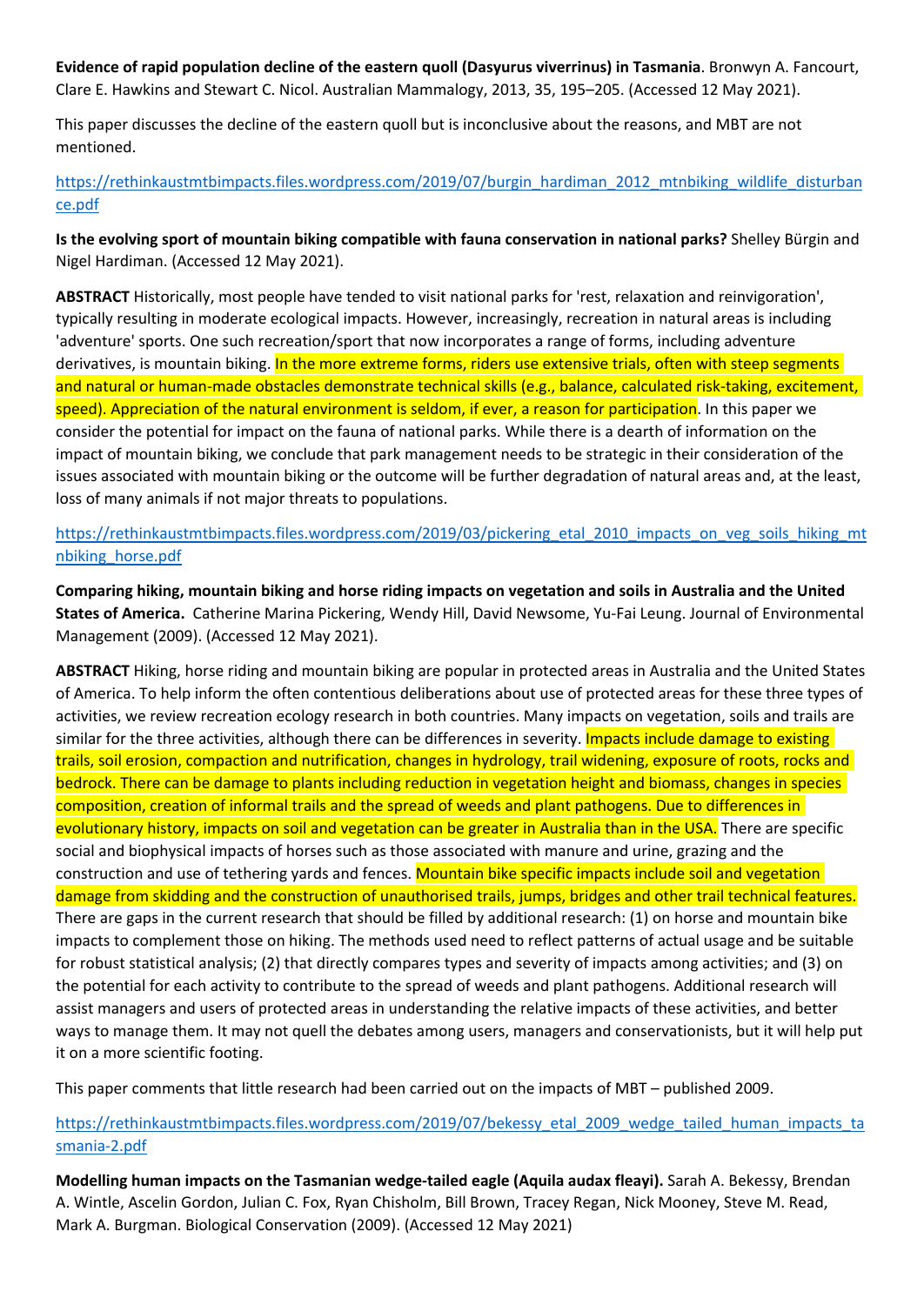This paper looks at different types of human activities on Wedge-tailed eagle unnatural mortality. Does not discuss MBT.

## https://rethinkaustmtbimpacts.files.wordpress.com/2019/07/cherriman\_etal\_2009\_disturbance\_wedge\_tailed.pdf

**Supplementary Notes on the Breeding Behaviour of Wedgetailed Eagles Aquila audax**. S.C. CHERRIMAN, A. FOSTER and S.J.S. DEBUS. AUSTRALIAN Field Ornithology 2009, 26, 142–14. (Accessed 12 May 2102).

**SUMMARY** Aspects of territorial and courtship displays, breeding behaviour, nest defence and reaction to human disturbance are described for the Wedge-tailed Eagle Aquila audax in parts of southern Australia. Included are a description of a display by a pair that flagged the site of a future nest, and an account of nest abandonment after a focal dead tree in the nesting territory, near the nest-tree, was removed. The latter incident suggests that such focal perching trees, in addition to the nest-tree, might be a component of territory quality. However, the Eagle is notoriously sensitive to disturbance, especially early in the nesting cycle.

Comment from Deb Ford: relevant to Redwood Park if Wedgies have been seen nesting.

https://rethinkaustmtbimpacts.files.wordpress.com/2019/07/blumstein\_et\_al-2005 avian response human disturbance.pdf

**Inter-specific variation in avian responses to human disturbance**. DANIEL T. BLUMSTEIN, ESTEBAN FERNÁNDEZ-JURICIC, PATRICK A. ZOLLNER and SUSAN C. GARITY. Journal of Applied Ecology 2005 42, 943–953. (Accessed 12 May 2021)

This paper looks at disturbance by human visitors and how it impacts avian species' ability to forage.

https://rethinkaustmtbimpacts.files.wordpress.com/2019/03/barker\_and\_wardlaw\_1995\_tasmanian\_rare\_plants\_a nd\_phtytopthora.pdf

**Susceptibility of Selected Tasmanian Rare Plants to Phytophthora cinnamomi**. P. C. J. Barker and T. J. Wardlaw. Aust. J. Bot., 1995,43,379-386. (Accessed 12 May 2021)

This paper looks at the effects of Phytophthora cinnamomic on various plants. May have limited relevance although some affected plants belong to Australia-wide species and bike tyres can spread the soil-borne pathogen.

https://rethinkaustmtbimpacts.files.wordpress.com/2019/03/marks\_etal\_1975\_phytopthera\_victoria.pdf

**The Distribution of Phytophthora cinnamomi in Forests of Eastern Gippsland, Victoria**. G. C. Marks, P. C. Fagg and F. Y. Kassaby. Aust. J. Bot., 1975, 23, 263-75. (Accesssed 12 May 2021).

This paper looks at distribution across land of Phytophthora cinnamomi but apart from Eucalypts does not list other susceptible species. May have limited relevance although some affected plants belong to Australia-wide species and bike tyres can spread the soil-borne pathogen.

https://rethinkaustmtbimpacts.files.wordpress.com/2019/03/conservation-of-tas-plant-species-threatened-byphytophthora.pdf

**Conservation of Tasmanian Plant Species & Communities Threatened by Phytophthora cinnamomi**. Richard Schahinger, Tim Rudman and Tim Wardlaw. Nature Conservation Branch Technical Report 03/03, Department of Primary Industries, Water and Environment (2003). (Accessed 12 May 2021)

This paper looks at management options.

https://www.abc.net.au/news/2017-08-07/tasmanias-battle-between-ecotourism-forestry-plays-out-inderby/8766304 (accessed 19 May 2021)

"Derby had the mountain bikes foisted upon them," he says.

"The council didn't come to Derby and say: 'Would you like to be the centre of mountain biking in Australia?' Because I can tell you, the people would have said no if they'd done that."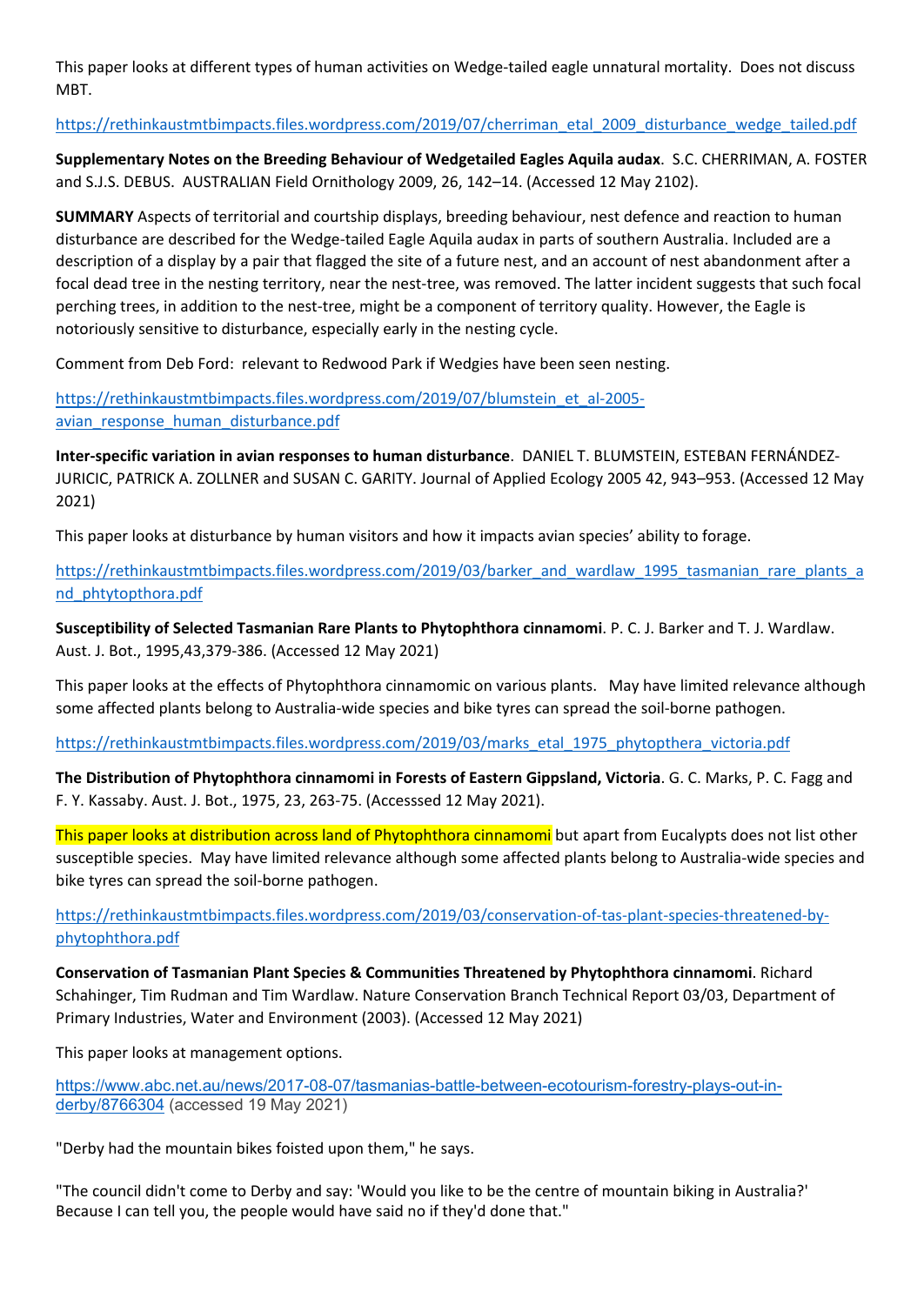Mr Coxhead says adapting to tourism hasn't been easy for many long-established business owners.

"They've got no idea what these yuppies on mountain bikes require," he says.

https://theconversation.com/humans-force-wild-animals-into-tight-spots-or-send-them-far-from-home-wecalculated-just-how-big-the-impact-is-152619

(Accessed 19 May 2021)

Discusses human impact on animal movement. (Feb 2021)

The ability to travel is essential to animal survival because it allows animals to find mates, food and shelter, escape predators and competitors, and avoid disturbances and threats.

And because animal movement is linked to many important ecological processes — such as pollination, seed dispersal and soil turnover — disruptions to movement can cascade through ecosystems.

https://www.couriermail.com.au/subscribe/news/1/?sourceCode=CMWEB\_WRE170\_a&dest=https%3A%2F%2Fww w.couriermail.com.au%2Fquestnews%2Fsoutheast%2Frogue-mountain-bikers-

(Accessed 19 MY 2021)

#### **Rogue mountain bike riders trash conservation zones** (May 2020)

Rogue mountain bike riders have vandalised conservation zones on Brisbane's southside again, carving out new tracks and brazenly restoring tracks closed by authorities.

https://bulimbacreek.org.au/2018/02/destruction-in-whites-hill-reserve/

(Accessed 19 May 2021)

Provides details of damage done in Whites Hill Reserve by construction of illegal bike trails.

http://carindaleconnect.com.au/community/2014/05/mountain-biking-environmental-threat/

(Accessed 19 May 2021)

Wayne Cameron of B4C on the threat to the environment by Mountain Bikers.<br>"It is, as usual, a numbers game – if the newspaper and Councillors get 100 replies and 80 are from organised mountain bikers – we will eventually lose these reserves."

https://rethink-warburton-mountain-bike-destination.com/

(Accessed 19 May 2021)

## **Rethink Warburton Mountain Bike Destination**

The major concerns about this project are:

- **traffic & parking** problems
- strain on infrastructure
- strain on our **emergency services**, already stretched beyond capacity
- problems with **evacuation in the event of fires**
- **dominance of a mountain biking culture** to the detriment of other subcultures
- loss of a close knit local community, replaced by a tourist culture
- loss of permanent accommodation creating a transient population of tourists
- stress to **wildlife**, both animal and plant
- destruction of bush for trails, both legal and illegal